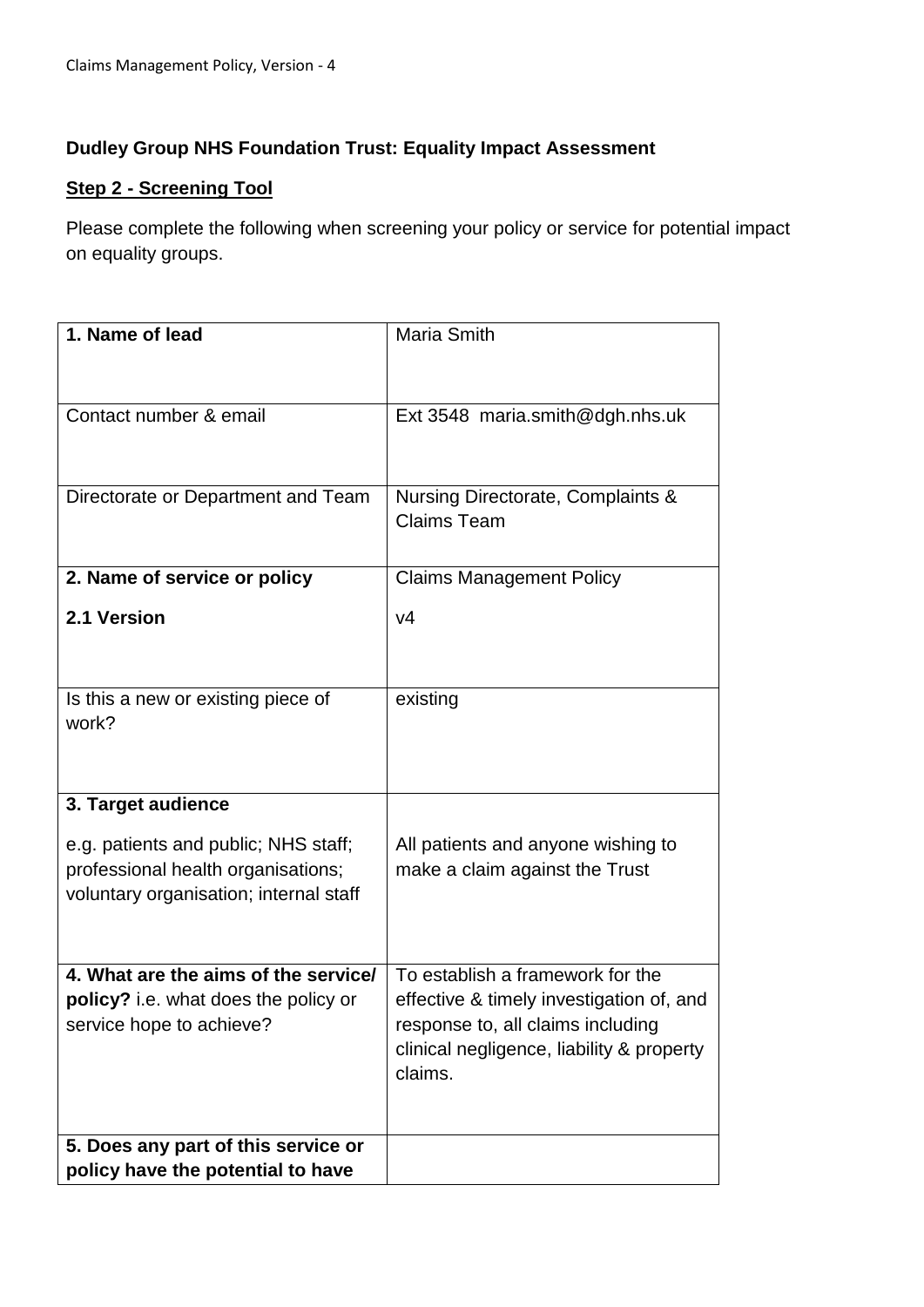| an adverse impact based on a<br>person's age, disability, ethnic<br>origin, gender, religion/belief or<br>sexual orientation?<br>If No, please provide brief reasons.                                                                         | No – applies to all patients and<br>anyone wishing to make a claim<br>against the Trust |
|-----------------------------------------------------------------------------------------------------------------------------------------------------------------------------------------------------------------------------------------------|-----------------------------------------------------------------------------------------|
| 6. Are there any factors that could<br>lead to different outcomes or<br>satisfaction levels based on<br>people's age, disability, ethnic<br>origin, gender, religion/belief or<br>sexual orientation?<br>If No, please provide brief reasons. | No – applies to all patients and<br>anyone wishing to make a claim<br>against the Trust |

If you have answered yes to any of questions 5 or 6, you must now complete a full Equality Impact Assessment using the proforma provided by the Trust.

If you have answered No to all of the above questions, a full assessment is not required. Please complete the following sign-off section and send a copy of this screening to your Head of Service, Matron or Head of Department as appropriate **and** to Liz Abbiss, Head of Communications at Trust HQ.

**Name of person completing this screening: Maria Smith**

**Job Title: Complaints & Claims Manager**